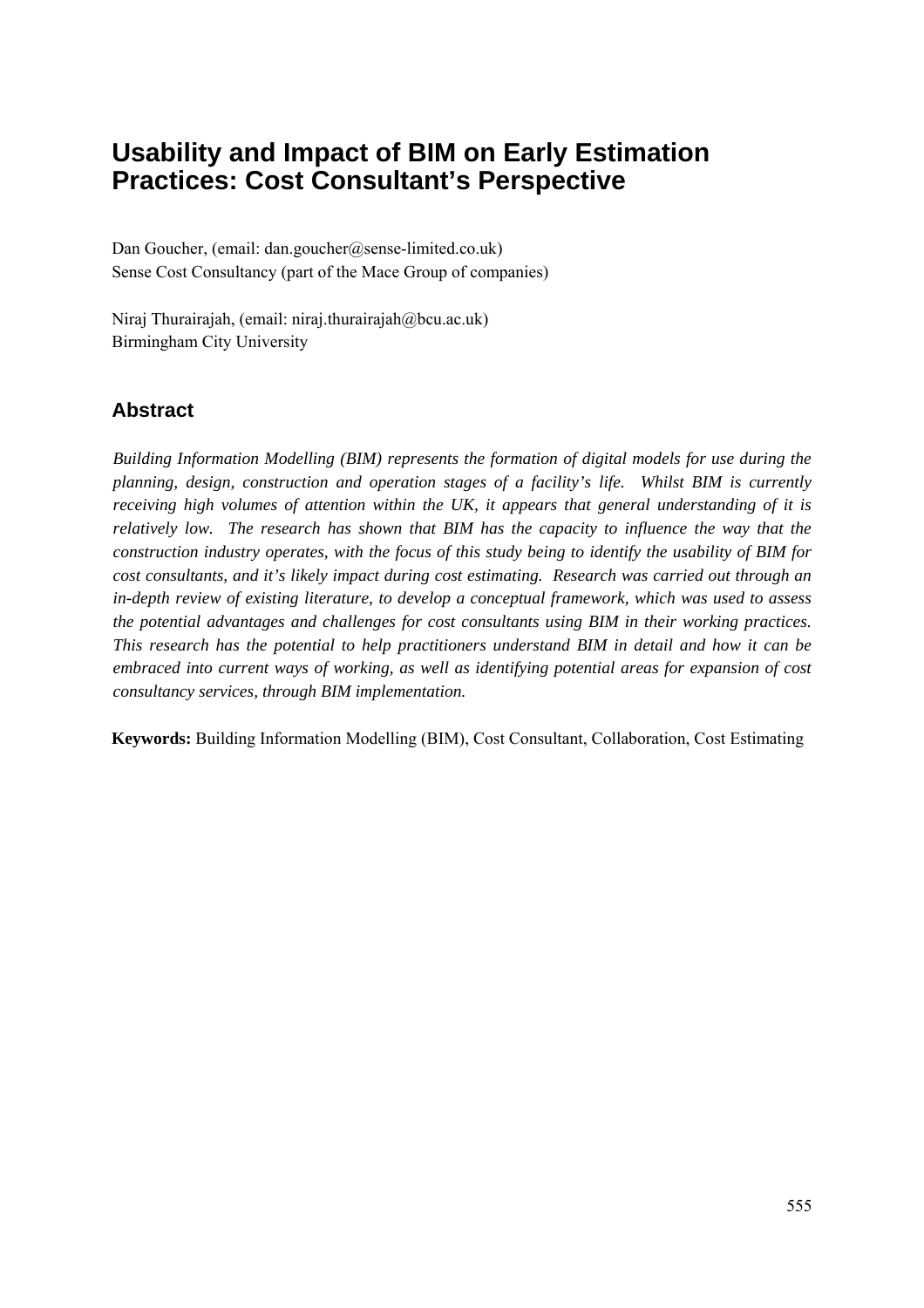### **1. Introduction**

BIM is beginning to change the way buildings look, the way they function, and the ways in which they are designed and built (Eastman, et al., 2011). There is a wealth of research material available on the topic of BIM, providing details on how BIM can be used for purposes such as a modelling tool, information tool, communication tool and facilities management tool (Popov et al., 2006). For this research, Building Information Modelling is defined as the innovative production of a single building model, which works to integrate information supplied from all disciplines involved, for use by the whole project team (Succar, 2009). This is due to the fact that, for cost consultants, it is BIM's capability of combining graphical and data models, which will allow for the provision of more accurate cost information (McCuen, 2008a).

Building Information Models are digital representations of the physical and functional characteristics of a facility (National BIM Standard, 2011). The models intend to supply usable information throughout a projects lifecycle, by providing all details on the design, construction and operation of the building (BIS, 2011; GIM International, 2011). BIM also seeks to improve project collaboration and coordination within teams, as parties involved are able to add, share and view information in the same digital area (Autodesk, 2011).

## **2. Rationale**

This paper was inspired by a current level of uncertainty as to how BIM will affect the cost consulting profession (Olatunji et al., 2009); these being consultants employed to act as client quantity surveyors, with primary roles of managing and controlling project costs (RICS, 2011b). It is important for cost consultants to fully understand how they can work effectively with BIM, as the UK 'Government Construction Strategy 2011' outlines that it will be mandatory for all public projects of £5 million and over, to be working collaboratively with 3D BIM by 2016 (Cabinet Office, 2011). Therefore, it is crucial that BIM is understood and embraced by this date, if companies wish to be considered for public projects.

With this in mind, this research aims to investigate the usability and impact of BIM implementation on cost consultants, with particular reference to the cost estimating stage. This was due to the fact that whilst recent studies have shown that 80% of quantity surveying firms are using elemental cost estimates in their working practices, the Royal Institution of Chartered Surveyors (RICS) reports a lack of BIM knowledge amongst its members (BCIS, 2011). Ku and Taiebot (2011, p.175) have found that BIM is "being rapidly embraced by the construction industry to reduce cost, time and enhance quality", with Eastman et al (2011) supporting this by explaining that clients are now realising benefits that BIM can offer them as owners. Therefore, it would appear essential that cost consultants increase their knowledge, awareness and usage of BIM, to ensure that they do not fall behind other construction professionals.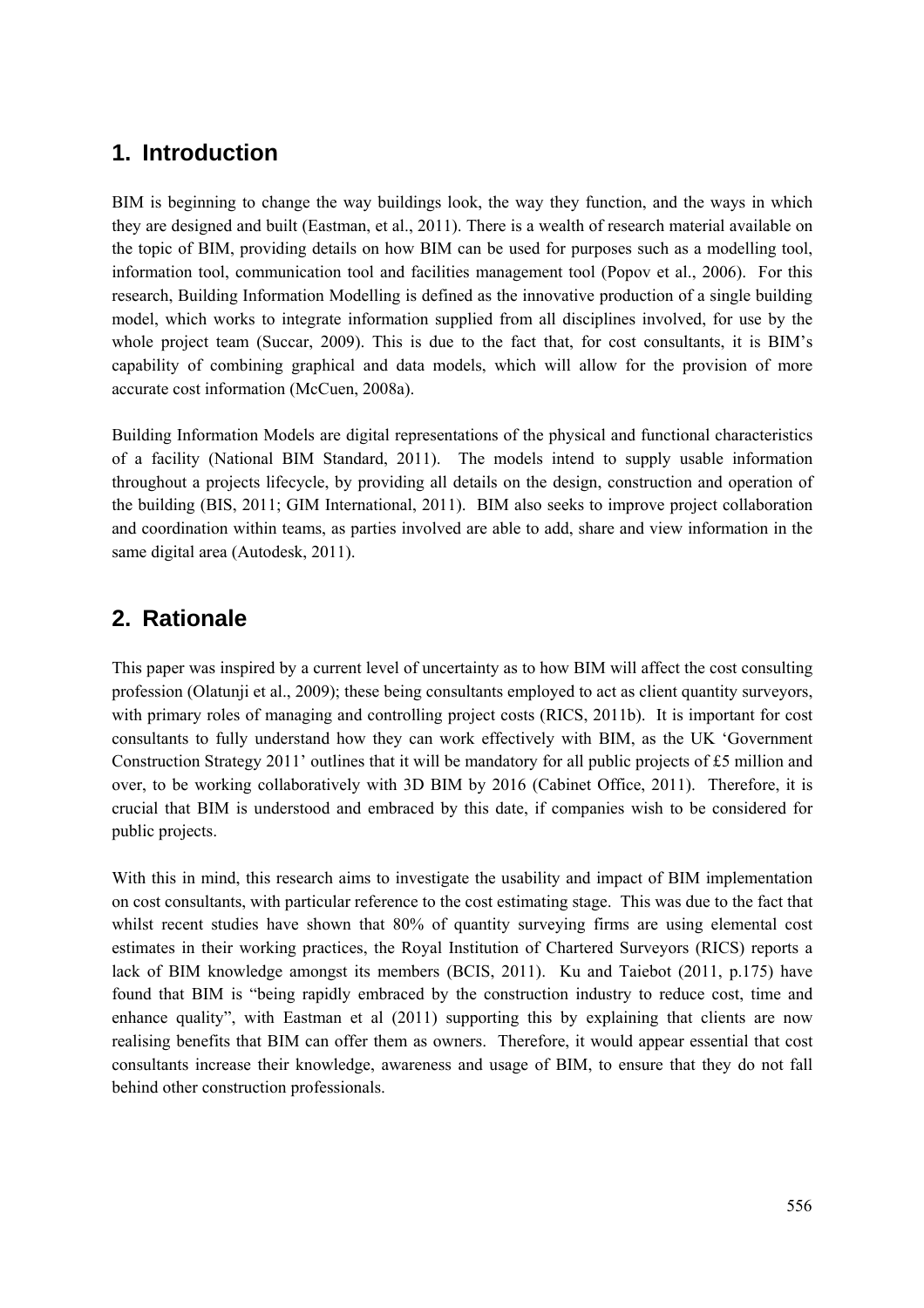## **3. Methodology**

A systematic literature review method was adopted for this paper in order to draw findings and form conclusions. Secondary information consists of sources of data that has been collected and recorded by others (Stewart and Kamins, 1993), which was derived for this research through a detailed literature review, to explore information already known on the topic of BIM (Robson, 2011). From this, tables were created to list the associated advantages and challenges for cost consultants using BIM, which was utilised to assess the usability and impact of BIM on cost consultants.

## **4. Literature Review**

### **4.1 What is BIM?**

BIM is a tool that can be used throughout the lifecycle of a facility by the whole project team (Azhar et al., 2007). This intends to improve collaboration between stakeholders (Grilo and Jardim-Goncalves, 2010) and encourage the quick and easy sharing of information, by bringing together the work of various disciplines, through a centralised model (Meadati, 2010). The resulting model is a three dimensional digital representation of a facility, which should allow for reliable decision making throughout its life time (National BIM Standard, 2011; Shen et al., 2012).



*Figure 1: Interoperable BIM Process*

The introduction of BIM has been brought about due to a requirement for increased sustainability and productivity within the construction industry (Cabinet Office, 2011). BIM is considered as a means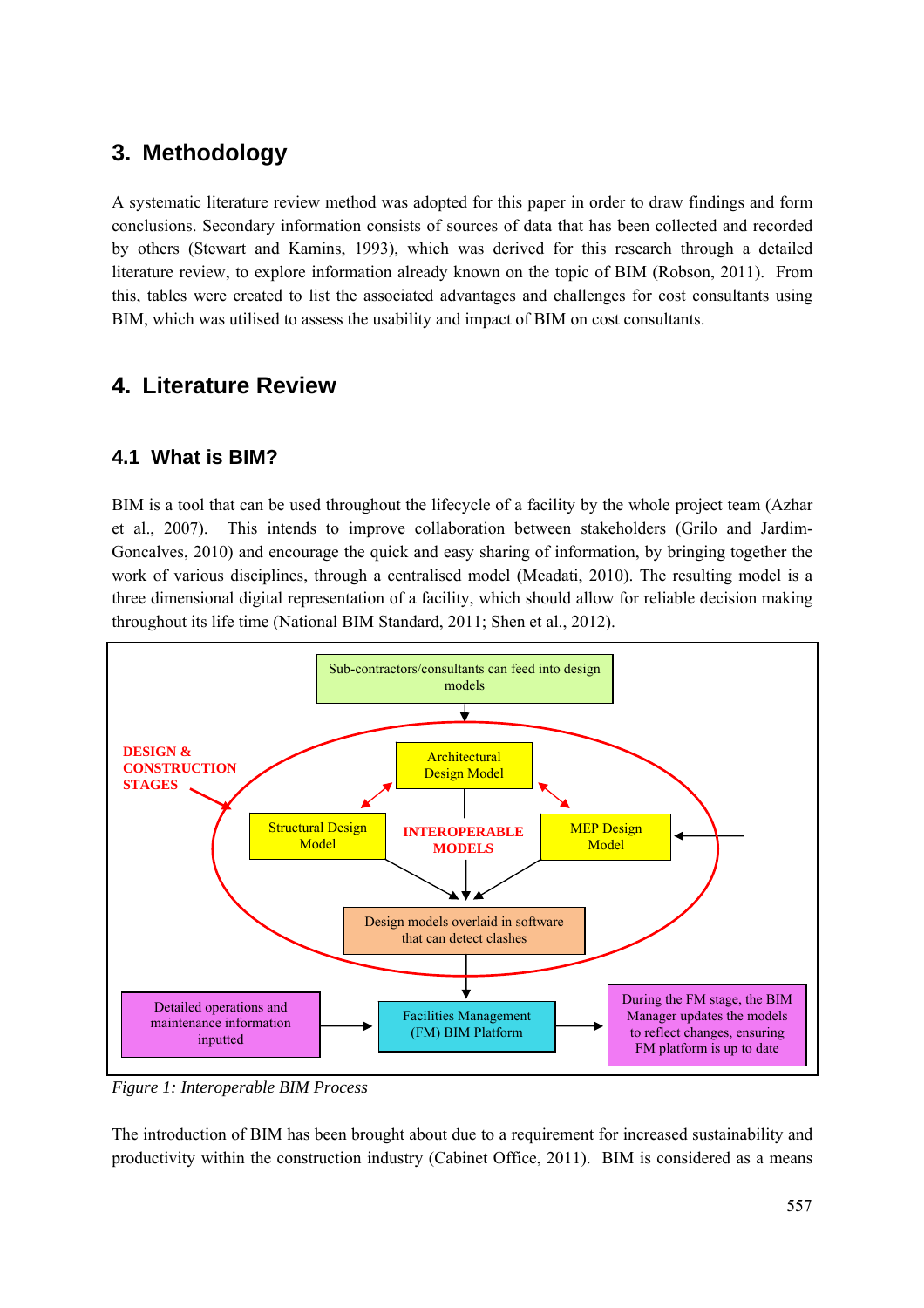of providing this through an interoperable model, serving as "an integrated and coherent information management strategy" (Meadati, 2009, p.6). It is hoped that this will work to reduce industry fragmentation and provide a smooth flow of information throughout the planning, design, construction and operation phases (McCuen, 2008b), as shown in figure 1.

#### **4.2 BIM Maturity**

BIM represents a move away from traditional two dimensional design practices (Sabongi, 2009), as models are developed through the combination of "3D graphical modeling, 4D time modeling and 5D cost modeling" (McCuen, 2009, p.2). Currently, the UK government is targeting all public projects to be delivered to a BIM 'maturity' level 2 by 2016 (BIS; 2011); the various levels achievable are shown within figure 2. Level 2 essentially requires teams to be working collaboratively with 3D BIM, however with no obligation for the 4D programme, 5D cost and operation elements to be incorporated within the model (Construction Manager, 2011). Level 3 represents a fully integrated BIM process, utilising the models full potential (Constructing Excellence, 2011), with the most complex being where clients are able to benefit from lifecycle asset management.



*Figure 2: BIM Maturity Diagram (Cabinet Office, 2011)* 

### **4.3 5D Cost Estimating and Automatic Quantification**

Through level 3 BIM, cost estimating can be carried out through the 5D function, by linking the model to an estimating database (Haque and Mishra, 2007). Hamil (2012b) discusses that this can be done through sources such as Building Cost Information Service (BCIS), to provide high level cost information, which will be useful in the early project stages (BIM Products, 2012). Certain software providers are now publicising that it is possible to develop detailed cost plans through linking a '5D Cost Library' to BIM, which performs the function of an estimating database. A 'master' library can be formed, in addition to several project specific variation libraries, making the process highly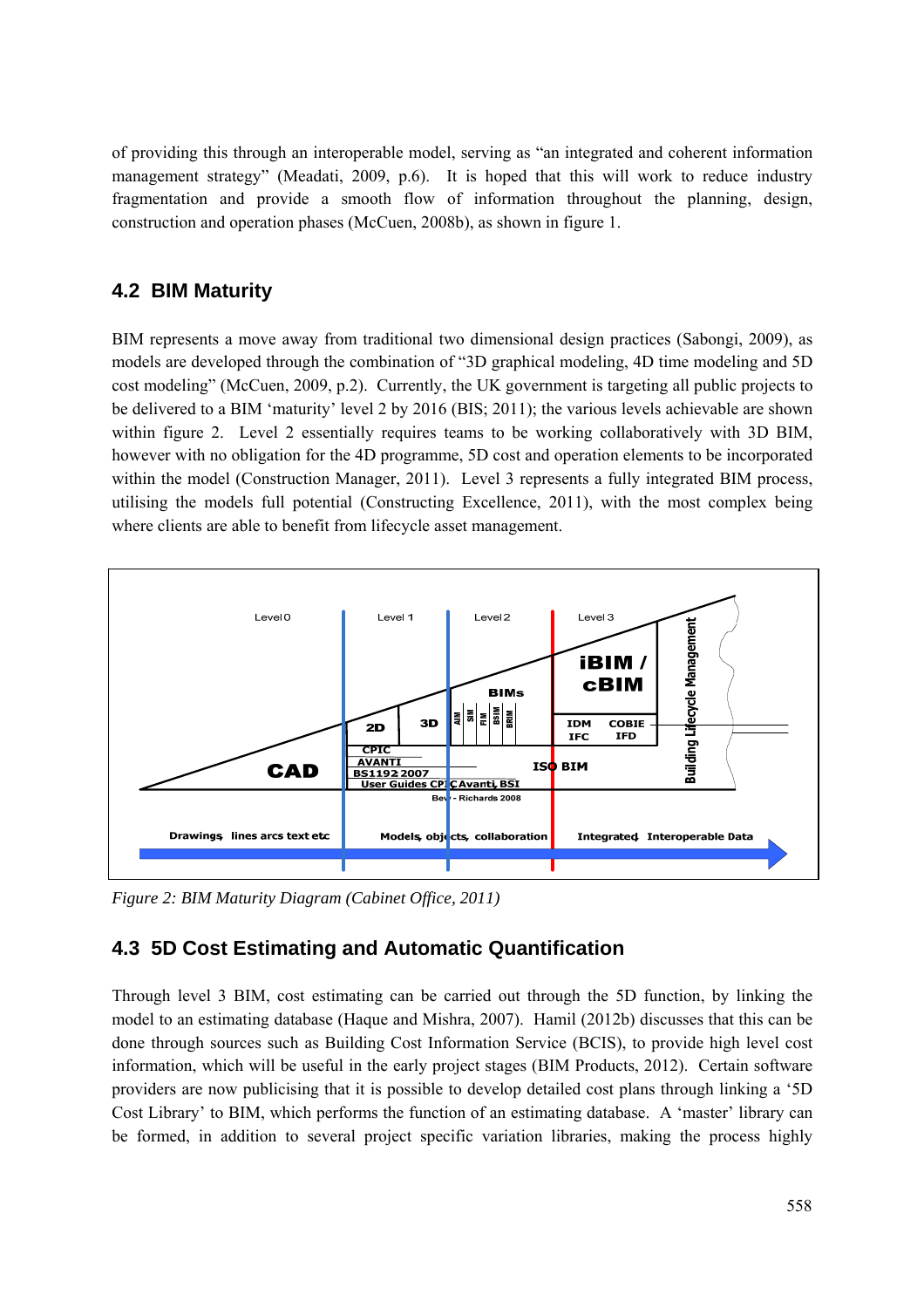productive and easily repeatable (VICO, 2012a). This will allow varying levels of detail to be applied to estimates, depending on the project stage.

Building Information Models are formed of intelligent and multi-dimensional objects; these being objects containing information about the element they are representing, such as quantity and specification details (Azhar et al., 2009). Through this, BIM enables automatic quantification (Greven, 2011, cited in Deutsch, 2011, p.53) and the production of schedules (Woo, 2007), which will largely eliminate the need for manual take-off of buildings during estimating. In addition, design data is interrelated, and therefore an alteration of one element instantly updates anything affected by the change (Sylvester and Dietrich, 2010).

Through automatic quantification, Rundell (2006), reports that human error and inaccurate drawing interpretation during measurement will be eliminated. Hannon (2007) discusses that this will increase efficiency as it will avoid the time consuming and duplicate process of estimators quantifying what designers have already produced, reporting that manual quantification can take  $50 - 80\%$  of time during cost estimation. However, as Woo (2007) points out, it will be essential that design information is correct in the first place; an aspect agreed by Patchell (2012), who from his experience working with BIM, states that information extracted from the model is only ever as good as that inputted.

According to McCuen (2008a) estimators with an adequate BIM understanding can benefit from the 5D BIM function and automatic quantification, by creating quicker estimates. This should lead to increased client satisfaction as they are receiving earlier economic feedback on the alternatives available (Pennanen et al., 2011), whilst having a greater understanding of the likely cost influences of design decisions (Greven, 2011, cited in Deutsch, 2011, p.53). However, as pointed out by Kraus et al (2007), without industry standards showing how BIM objects can directly relate to items on estimating databases, problems synchronising the two systems are likely to occur, making it difficult to produce accurate reports. This would result in cost consultants spending time working out differences between models and databases, and rely on the required levels of detail being included within the design.

#### **4.4 Integration and Interoperability**

A widely publicised advantage of BIM is the increased collaboration amongst the project team, achievable through use of a centralised model (Sabol, 2008; Sebastian, 2011). It is hoped that communication and information access will be improved through this, therefore reducing the level of work carried out in isolation (Thomson and Miner, 2007 cited in Sabongi, 2009). However, issues within teams may occur as the "highly specialised skills required are currently relatively unique within the industry" (Eastman et al., 2011, p.414), which can cause problems, as different members often possess different BIM capabilities. Eisenmann and Park (2012) found in their research that the team experience level was very important in maximising benefits from BIM, and with little experience, it is possible to see negative results from its implementation. Therefore, they recommend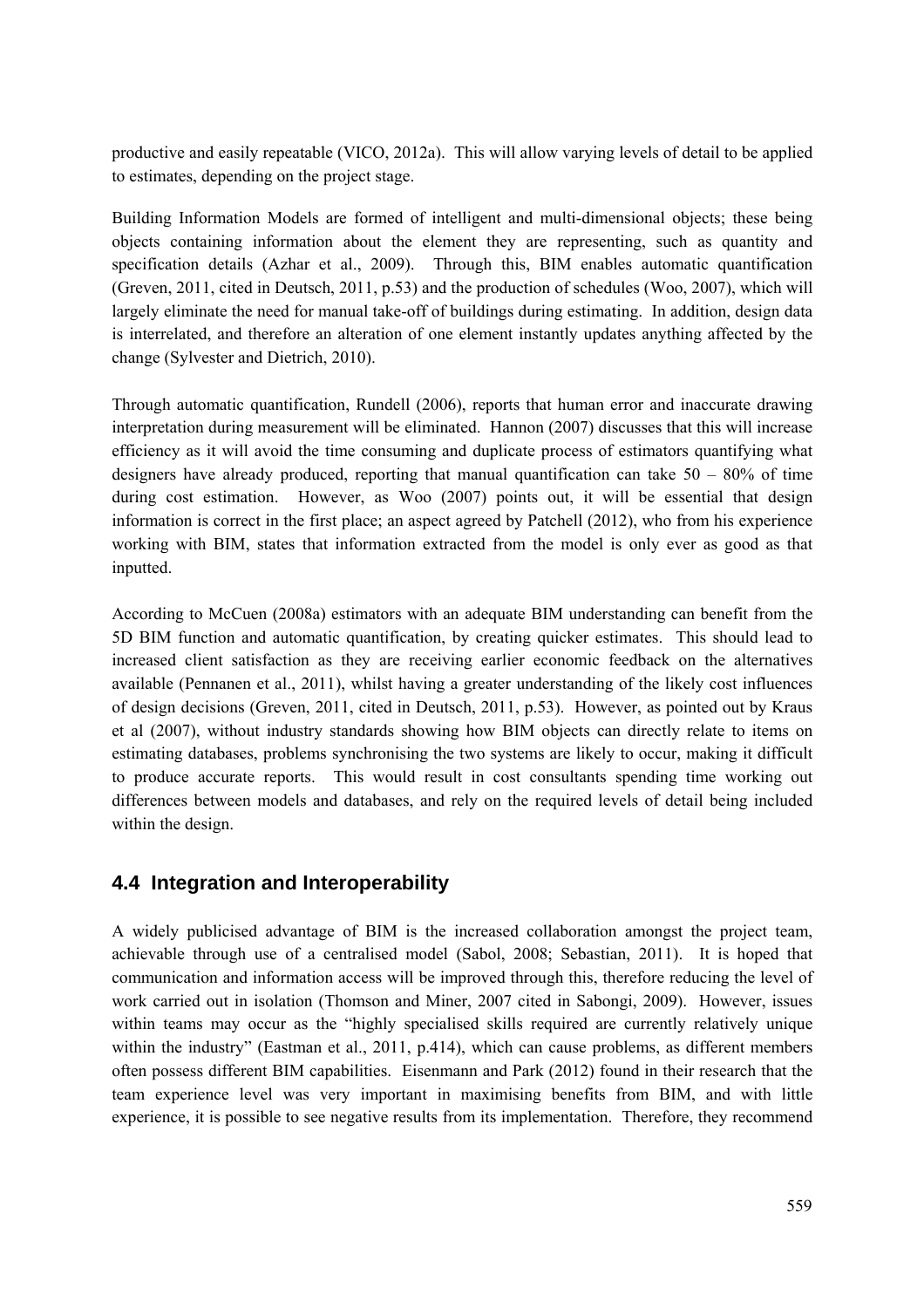that team 'experts' are assigned, as well as a general requirement for sound levels of BIM understanding for those using it.

In addition, Olatunji (2011, p.3) found that interoperability between different software providers is a "major issue that BIM adoption has got to deal with". Interoperability is the smooth sharing of information across all BIM applications and disciplines involved, which is required for business benefits to be maximised (Arayici, 2008). Howell and Batcheler (2003) agree with this, and state that collaboration can be difficult to achieve due to expectations for the team to adopt one BIM system, which is rare due to the number of companies involved. However, this has reportedly been improved through the establishment of Industry Foundation Classes (IFC), which ensure the effective exchange of information between BIM platforms is achieved through a neutral file format (Iqbal, 2012). Approximately one hundred information exchanges have signed up to the agreement (Solibri, 2012), which will be essential for cost consultants, as without complete interoperability, items will be missed from the model as they are combined and therefore excluded from estimates.

#### **4.5 Provision of Additional Information**

As designs develop through BIM, it will be possible to link models with a National Building Standards (NBS) application (NBS, 2012b). This can be used to provide early and reliable specification data, which can be a useful cost management tool (Rider Levett Bucknall, 2012). The 4D function of BIM can also add additional information, in the form of early construction programme details (Meadati, 2009), which may not otherwise have been available. Additional information such as this should help in creating estimates that more accurately reflect the scope of work involved and improve the reliability of cost advice.

Through BIM's 3D viewer function, the facility can be viewed in an infinite number of ways, from any angle through the model (Sylvester and Dietrich, 2010). Improved visualisation through this should be advantageous to clients, design teams (Haque and Mishra, 2007) and contractors in fully understanding a project's design (Goldberg, 2007). Cost consultants should therefore have to make fewer assumptions, and as clients can clearly visualise the options available, it has proven to be a beneficial decision making tool (Shennan, 2012), which is hoped will result in fewer cost plan revisions. However, as Sabol (2008) reports, it is possible that too much model detail at early stages could confuse decision making and scenario planning.

#### **4.6 Service Expansion and BIM**

Through implementation of BIM, research has shown that it will be possible for cost consultants to offer several additional services. The NBS Group has recently undertaken the Interoperable Carbon Information Modelling project, which is "a new industry project with the aim of creating an everyday design tool to facilitate carbon assessment" (BIM Academy, 2012). NBS believe that this will be a valuable tool for cost consultants to provide clients with cost advice for making lifecycle management decisions (NBS, 2012a). In addition, cost consultancy firms have reported several alternative service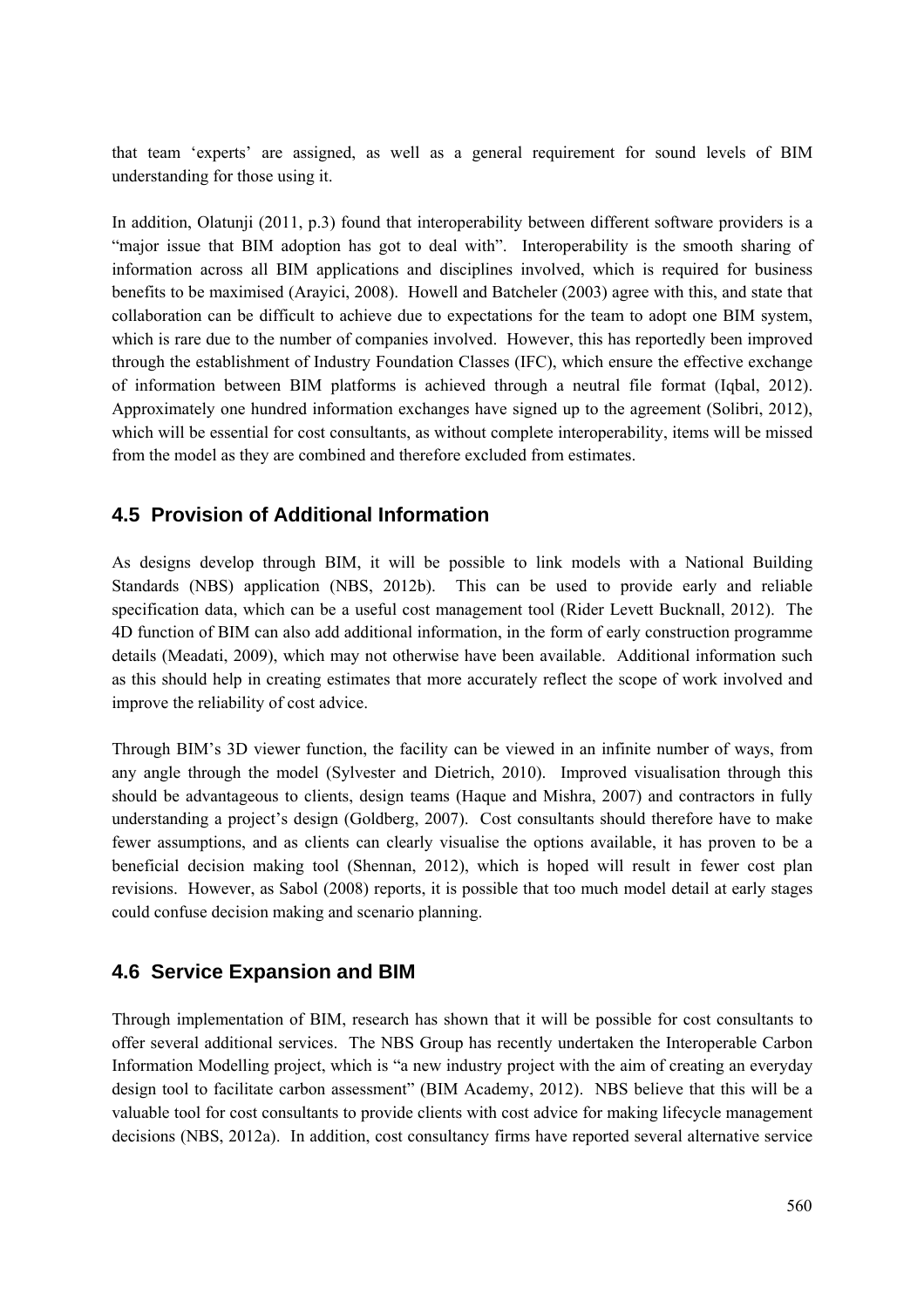provisions that are possible through use of BIM, as part of the cost estimating stage; these include value management, capital allowances and risk analysis (Meadati, 2009).

### **5. Discussion**

Following the detailed literature review, a conceptual framework was formed to record a comprehensive list of advantages and challenges cited for cost consultants using BIM in their working practices; summarised versions of these have been included within Tables 1 and 2. The findings have been grouped into five broad headings, as detailed below.

#### **5.1 Collaborative Working Approach**

It can be seen from the conceptual framework created that collaborative working is one of the most commonly reported advantages of using BIM on construction projects. In particular, it has been pointed out that this will be achieved through a centralised model that working through BIM will introduce, with Kraus et al (2007) outlining that collaboration improvements amongst the stakeholders involved will be a key advantage of BIM. Similarly, Popov et al (2006) point out that a lot more is to be gained from BIM as more of the parties involved use it, explaining that overall project integration will improve through BIM, as individual executors will be brought together as teams (Hamil, 2012a), which should maximise the benefits of a centralised model.

#### **5.2 Cost Consultancy Attitudes**

The research has shown a fairly low usage of BIM within the UK, with the RICS '2011 Building Information Modelling Survey', reporting only 10% of quantity surveyors as regularly using BIM in working practices, as well as a general level of uncertainty towards it (BCIS, 2011). Whilst there have been fears within the industry that BIM could threaten the viability of the quantity surveying profession through automatic quantification (Olatunji, 2009), cost consultancy firms such as Rider Levett Bucknall (2012), who are currently using BIM, promote a positive attitude and state that it has enhanced their service delivery, including the provision of up to date cost planning. Therefore, a potential reason for the level of uncertainty towards BIM implementation may be due to a lack of personal knowledge and experience. Whilst an improved knowledge base may help individuals to form clearer attitudes towards BIM, as Azhar et al (2007) discuss in their research, this can be a complex process, as there is no single document instructing on its application and usage.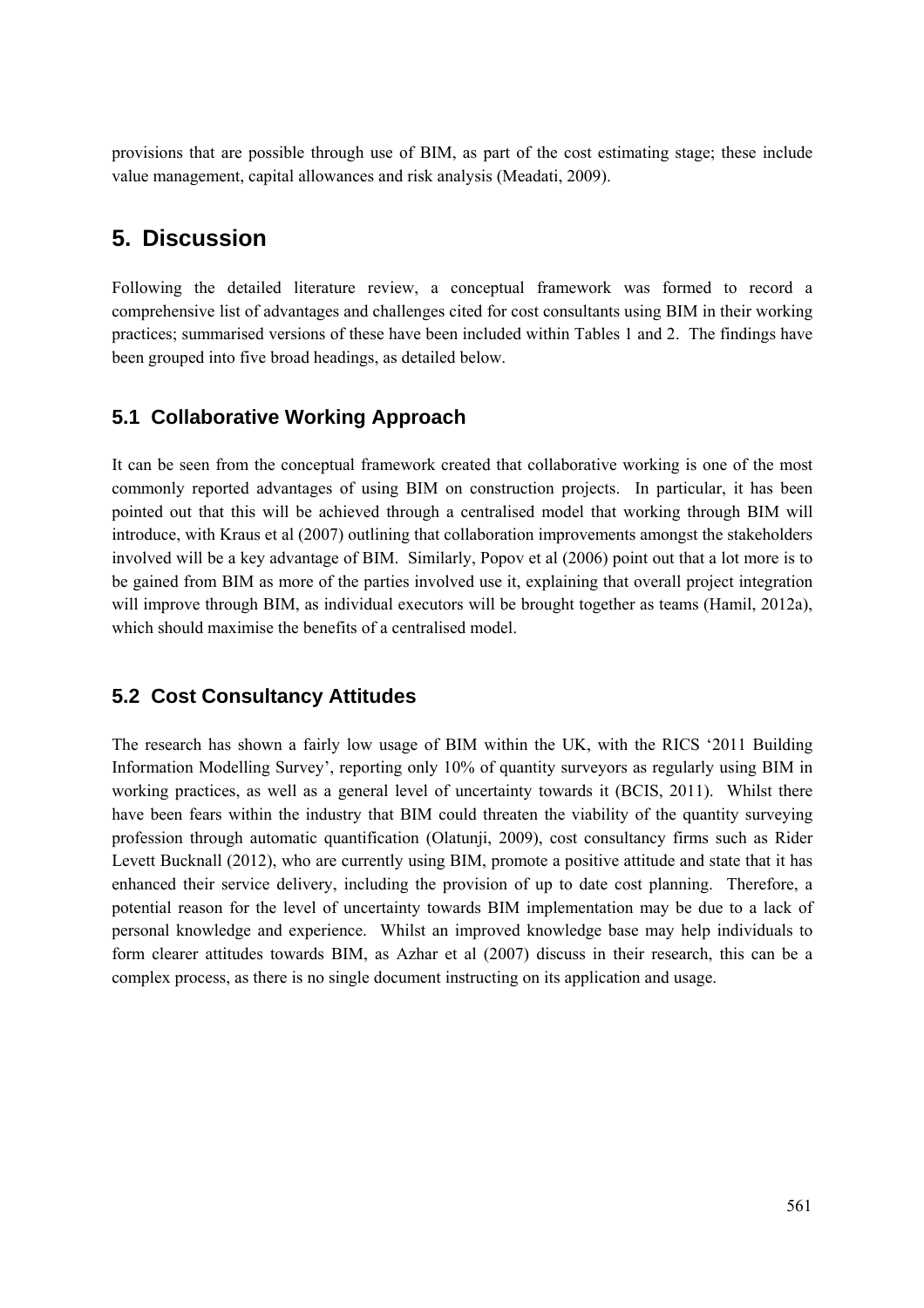| Potential ADVANTAGES for<br>cost consultants using BIM | Asite, 2012a | Azhar et al, 2007 | BCIS, 2011 | Boon, 2009 | 2011<br>Department for BIS, | Goldberg, 2007 | Grilo and Jardim-Goncalves, 2010 | Hannon, 2007 | Haque and Mishra, 2007 | Ibrahim et al, 2004 | Jung and Joo, 2011 | Kraus et al, $2007$ | McCuen, 2008a | McCuen, 2009 | Moazami, 2011        | Olatunji et al, 2009 | Popov et al, 2006 | RICS, 2011a | Sabol, 2008 | Sebastian, 2011 | Shen and Issa, 2010 | Tulke et al, 2005    |
|--------------------------------------------------------|--------------|-------------------|------------|------------|-----------------------------|----------------|----------------------------------|--------------|------------------------|---------------------|--------------------|---------------------|---------------|--------------|----------------------|----------------------|-------------------|-------------|-------------|-----------------|---------------------|----------------------|
| <b>DOCUMENTATION</b>                                   |              |                   |            |            |                             |                |                                  |              |                        |                     |                    |                     |               |              |                      |                      |                   |             |             |                 |                     |                      |
| Based on current design information                    |              |                   |            |            |                             |                |                                  |              |                        |                     |                    |                     | $\sqrt{}$     | $\sqrt{ }$   |                      |                      |                   |             |             |                 |                     |                      |
| Clear audit trail                                      | $\sqrt{}$    |                   |            |            |                             |                |                                  |              |                        |                     |                    |                     |               |              |                      |                      |                   |             | $\sqrt{}$   |                 |                     |                      |
| Quicker documentation preparation                      |              |                   |            |            |                             |                |                                  |              |                        |                     |                    |                     |               |              |                      |                      | $\sqrt{ }$        |             |             |                 |                     |                      |
| <b>TEAM COLLABORATION</b>                              |              |                   |            |            |                             |                |                                  |              |                        |                     |                    |                     |               |              |                      |                      |                   |             |             |                 |                     |                      |
| Improve collaboration and communication                | $\sqrt{}$    |                   |            | $\sqrt{}$  | $\sqrt{}$                   | $\sqrt{}$      | $\sqrt{}$                        | $\sqrt{}$    | $\sqrt{}$              |                     | $\sqrt{}$          | $\sqrt{}$           | $\sqrt{}$     | $\sqrt{ }$   | $\sqrt{}$            |                      | $\sqrt{}$         | $\sqrt{}$   | $\sqrt{}$   | $\sqrt{}$       |                     | $\sqrt{}$            |
| Quick information sharing                              |              | $\sqrt{}$         |            | $\sqrt{ }$ |                             |                | $\sqrt{ }$                       |              |                        |                     |                    |                     |               | $\sqrt{}$    |                      |                      | $\sqrt{ }$        |             | $\sqrt{ }$  |                 |                     | $\sqrt{\phantom{a}}$ |
| Good decision making tool                              |              |                   |            | $\sqrt{2}$ |                             |                | $\sqrt{}$                        |              |                        |                     |                    | √                   | $\sqrt{}$     | $\sqrt{}$    | $\sqrt{}$            |                      | $\sqrt{}$         |             | $\sqrt{ }$  |                 |                     |                      |
| Early programme information                            |              | $\sqrt{}$         |            | $\sqrt{}$  |                             |                |                                  |              | $\sqrt{}$              |                     |                    |                     |               |              |                      |                      |                   |             |             |                 |                     |                      |
| Reduced errors through integrated model                | $\sqrt{}$    |                   |            |            |                             |                |                                  |              |                        |                     |                    |                     |               |              |                      |                      |                   |             |             |                 |                     |                      |
| Earlier supply chain involvement                       |              |                   |            | $\sqrt{}$  | $\sqrt{2}$                  |                | $\sqrt{ }$                       |              |                        | $\sqrt{}$           | $\sqrt{}$          |                     |               |              |                      |                      |                   |             |             |                 |                     |                      |
| <b>QUANTIFICATION</b>                                  |              |                   |            |            |                             |                |                                  |              |                        |                     |                    |                     |               |              |                      |                      |                   |             |             |                 |                     |                      |
| Automatic quantification                               | ν            | $\sqrt{}$         |            | $\sqrt{}$  |                             | $\sqrt{}$      | $\sqrt{}$                        | $\sqrt{}$    | $\sqrt{}$              |                     | $\sqrt{}$          | V                   | $\sqrt{}$     | $\sqrt{}$    | $\sqrt{}$            | $\sqrt{}$            | $\sqrt{}$         | √           | $\sqrt{}$   |                 | $\sqrt{}$           | $\sqrt{}$            |
| Increased consistency and accuracy                     |              |                   |            |            |                             |                |                                  |              |                        |                     |                    | $\sqrt{2}$          |               |              |                      |                      |                   | $\sqrt{ }$  | $\sqrt{ }$  |                 |                     | $\sqrt{\phantom{a}}$ |
| Export quantities into familiar programmes             |              |                   |            |            |                             | $\sqrt{ }$     |                                  |              |                        |                     |                    |                     |               |              |                      |                      |                   |             |             |                 |                     |                      |
| Quantities automatically reflect design changes        |              | $\sqrt{}$         |            |            |                             |                | $\sqrt{}$                        |              |                        |                     |                    |                     |               |              |                      |                      |                   |             |             |                 |                     |                      |
| Increase industry productivity                         |              |                   |            | $\sqrt{}$  |                             |                |                                  |              |                        |                     | $\sqrt{}$          |                     |               | $\sqrt{}$    |                      |                      |                   |             |             |                 |                     |                      |
| PROJECT UNDERSTANDING                                  |              |                   |            |            |                             |                |                                  |              |                        |                     |                    |                     |               |              |                      |                      |                   |             |             |                 |                     |                      |
| Improved visualisation                                 |              | $\sqrt{}$         |            | $\sqrt{ }$ |                             |                | $\sqrt{\phantom{a}}$             |              | $\sqrt{ }$             |                     | $\sqrt{}$          | $\sqrt{}$           | $\sqrt{ }$    | $\sqrt{}$    | $\sqrt{\phantom{a}}$ |                      | $\sqrt{ }$        |             | $\sqrt{}$   | $\sqrt{}$       |                     | $\sqrt{ }$           |
| <b>DESIGN FACTORS</b>                                  |              |                   |            |            |                             |                |                                  |              |                        |                     |                    |                     |               |              |                      |                      |                   |             |             |                 |                     |                      |
| Clash detection                                        | $\sqrt{}$    | $\sqrt{}$         |            | $\sqrt{}$  |                             |                | $\sqrt{}$                        | $\sqrt{}$    | $\sqrt{}$              |                     |                    | $\sqrt{}$           |               |              | $\sqrt{}$            |                      |                   |             |             | $\sqrt{}$       |                     |                      |
| Develop solutions to design issues                     |              |                   |            |            |                             |                | $\sqrt{}$                        |              |                        |                     |                    |                     |               |              | $\sqrt{}$            |                      |                   |             |             |                 |                     |                      |
| Quicker understanding of design change impact          |              |                   |            |            |                             |                | $\sqrt{}$                        | $\sqrt{}$    | $\sqrt{}$              |                     | $\sqrt{}$          | $\sqrt{}$           |               |              |                      |                      | $\sqrt{}$         |             |             | $\sqrt{}$       |                     |                      |
| Rigorous option analysis                               |              | $\sqrt{}$         |            | $\sqrt{}$  |                             |                | $\sqrt{}$                        | $\sqrt{}$    | $\sqrt{}$              |                     | $\sqrt{}$          | $\sqrt{}$           |               |              | $\sqrt{}$            |                      | $\sqrt{}$         |             |             |                 |                     |                      |
| Generate 2D drawings                                   |              |                   |            | $\sqrt{ }$ |                             |                |                                  |              |                        |                     |                    |                     |               |              |                      |                      |                   |             |             |                 |                     |                      |
| <b>COST CONSIDERATIONS</b>                             |              |                   |            |            |                             |                |                                  |              |                        |                     |                    |                     |               |              |                      |                      |                   |             |             |                 |                     |                      |
| Greater understanding and confidence in                |              | $\sqrt{}$         | $\sqrt{}$  | $\sqrt{}$  | $\sqrt{}$                   |                | $\sqrt{}$                        |              | $\sqrt{}$              |                     | $\sqrt{}$          | $\sqrt{}$           |               |              | $\sqrt{}$            |                      | $\sqrt{}$         | $\sqrt{}$   | $\sqrt{}$   | $\sqrt{}$       |                     |                      |
| lifecycle costing                                      |              |                   |            |            |                             |                |                                  |              |                        |                     |                    |                     |               |              |                      |                      |                   |             |             |                 |                     |                      |
| Integrating design with cost estimating                |              | $\sqrt{}$         |            |            |                             | $\sqrt{}$      | $\sqrt{}$                        |              |                        |                     |                    |                     |               |              |                      |                      |                   |             |             | $\sqrt{}$       |                     |                      |
| databases                                              |              |                   |            |            |                             |                |                                  |              |                        |                     |                    |                     |               |              |                      |                      |                   |             |             |                 |                     |                      |
| Possibility to edit BIM estimates                      |              |                   |            |            |                             | $\sqrt{}$      |                                  |              |                        |                     |                    |                     |               |              |                      |                      | $\sqrt{}$         |             |             |                 |                     |                      |
| More time available for alternative services           |              |                   |            |            |                             |                |                                  |              |                        |                     |                    |                     |               |              |                      | $\sqrt{}$            | $\sqrt{ }$        |             |             |                 |                     |                      |

| Table 1: Potential advantages for cost consultants using BIM |  |  |  |  |  |
|--------------------------------------------------------------|--|--|--|--|--|
|--------------------------------------------------------------|--|--|--|--|--|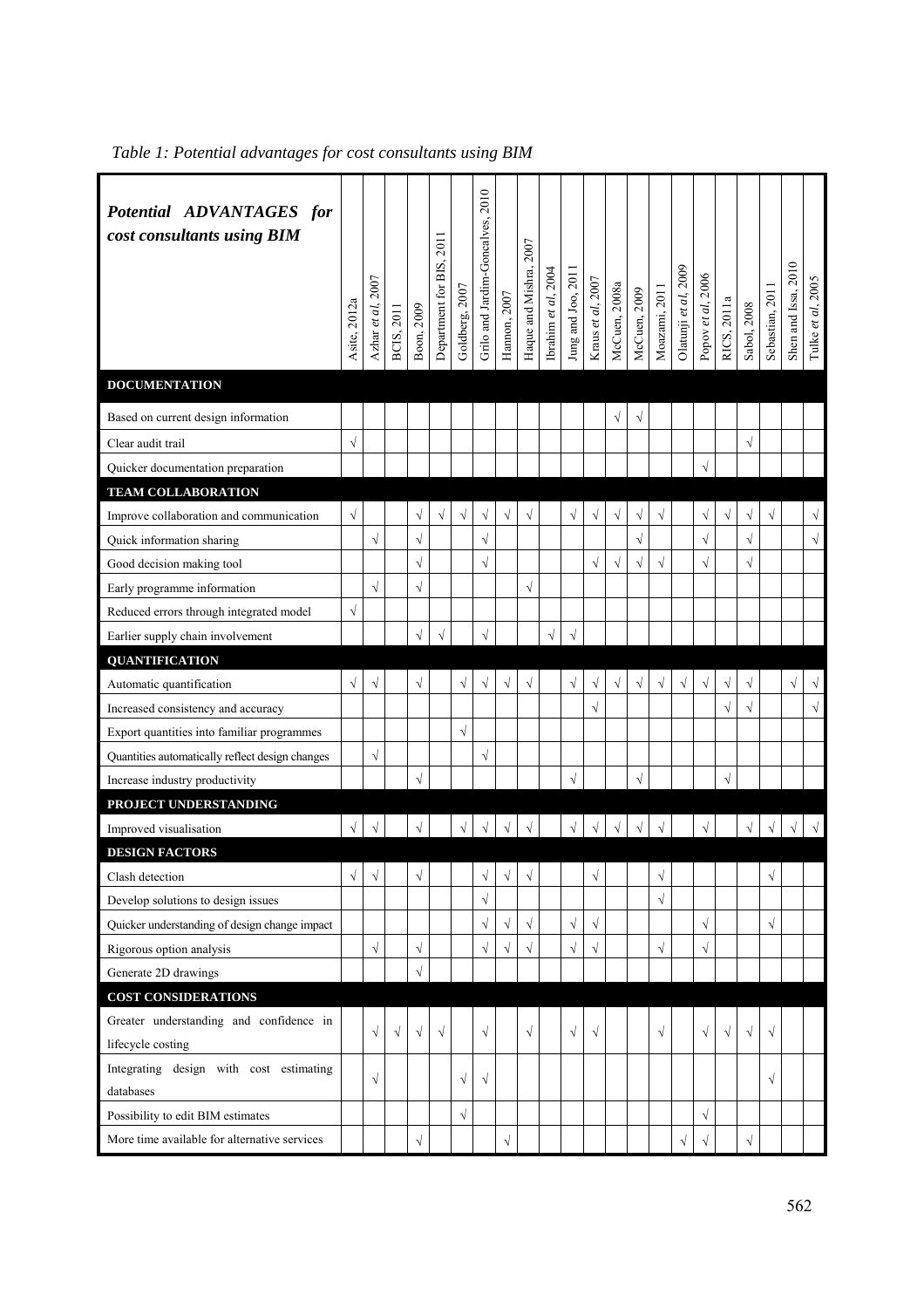| <b>Potential</b><br><b>CHALLENGES</b><br>for<br>cost<br>consultants using BIM | Azhar et al, 2007 | BCIS, 2011 | Boon, 2009 | Cabinet Office, 2011 | Grilo and Jardim-Goncalves, 2010 | Hannon, 2007 | Haque and Mishra, 2007 | Ibrahim et al, 2004 | Jung and Joo, 2011 | Kraus et al, 2007 | McCuen, 2008a | McCuen, 2009 | Olatunji et al, 2009 | Richards, 2012 | RICS, 2011a | Sabol, 2008 | Sebastian, 2011 | Shen and Issa, 2010 |
|-------------------------------------------------------------------------------|-------------------|------------|------------|----------------------|----------------------------------|--------------|------------------------|---------------------|--------------------|-------------------|---------------|--------------|----------------------|----------------|-------------|-------------|-----------------|---------------------|
| <b>EXPERIENCE</b>                                                             |                   |            |            |                      |                                  |              |                        |                     |                    |                   |               |              |                      |                |             |             |                 |                     |
| Lack of confidence with automation                                            |                   |            |            |                      |                                  |              |                        |                     |                    |                   | $\sqrt{}$     |              |                      |                |             |             |                 |                     |
| Varying levels of team knowledge                                              |                   | $\sqrt{ }$ | $\sqrt{}$  |                      |                                  |              |                        |                     |                    | $\sqrt{}$         | $\sqrt{}$     |              |                      |                | $\sqrt{}$   |             |                 |                     |
| Lack of knowledge held by Quantity Surveyors                                  | $\sqrt{}$         | $\sqrt{}$  |            |                      |                                  |              | $\sqrt{}$              |                     | $\sqrt{}$          |                   |               |              |                      |                |             |             | $\sqrt{}$       | $\sqrt{}$           |
| Lack of client demand                                                         |                   | $\sqrt{}$  |            |                      |                                  |              |                        |                     |                    |                   |               |              |                      |                |             |             |                 |                     |
| Lack of training                                                              |                   | $\sqrt{}$  |            |                      |                                  |              |                        |                     |                    |                   |               |              |                      |                |             |             |                 |                     |
| <b>INTEGRATION</b>                                                            |                   |            |            |                      |                                  |              |                        |                     |                    |                   |               |              |                      |                |             |             |                 |                     |
| Integrating BIM with current practices                                        |                   |            |            |                      |                                  |              |                        |                     | $\sqrt{}$          |                   |               |              |                      |                |             | $\sqrt{}$   |                 |                     |
| Investment expense                                                            |                   |            | $\sqrt{}$  |                      | $\sqrt{}$                        | $\sqrt{}$    | $\sqrt{}$              |                     |                    | $\sqrt{}$         |               |              |                      |                |             |             |                 |                     |
| No single set of implementation guidelines                                    |                   |            |            |                      |                                  |              |                        |                     |                    |                   |               |              |                      |                |             |             |                 |                     |
| <b>CHANGE OF PRACTICE</b>                                                     |                   |            |            |                      |                                  |              |                        |                     |                    |                   |               |              |                      |                |             |             |                 |                     |
| Fundamental change                                                            |                   |            |            |                      |                                  |              |                        |                     |                    |                   |               |              |                      | $\sqrt{}$      | $\sqrt{}$   |             | $\sqrt{}$       |                     |
| Uncertainty over data entry control                                           |                   |            |            |                      |                                  |              |                        |                     |                    |                   |               |              |                      |                |             |             |                 |                     |
| Resistance to change                                                          |                   |            | $\sqrt{}$  |                      |                                  | $\sqrt{ }$   |                        |                     |                    | $\sqrt{}$         |               |              |                      |                | $\sqrt{}$   |             |                 |                     |
| Lifecycle costing putting individuals out of 'comfort zone'                   |                   |            | $\sqrt{}$  |                      |                                  |              |                        |                     |                    |                   |               |              |                      |                |             |             |                 |                     |
| Embrace BIM by 2016                                                           |                   |            |            | $\sqrt{}$            |                                  |              |                        |                     |                    |                   |               |              |                      |                |             |             |                 |                     |
| viability<br>of<br>profession<br>through<br>automatic<br>Threaten             |                   |            |            |                      |                                  |              |                        |                     |                    |                   |               |              | $\sqrt{}$            |                | $\sqrt{}$   |             |                 |                     |
| measurement                                                                   |                   |            |            |                      |                                  |              |                        |                     |                    |                   |               |              |                      |                |             |             |                 |                     |
| Detailed models may confuse decisions                                         |                   |            |            |                      |                                  |              |                        |                     |                    |                   |               |              |                      |                |             | $\sqrt{}$   |                 |                     |
| <b>SOFTWARE ISSUES</b>                                                        |                   |            |            |                      |                                  |              |                        |                     |                    |                   |               |              |                      |                |             |             |                 |                     |
| Lack of hardware support                                                      |                   | $\sqrt{}$  |            |                      |                                  |              |                        |                     |                    |                   |               |              |                      |                |             |             | V               |                     |
| Different project and company requirements                                    |                   |            |            |                      |                                  |              |                        | $\sqrt{}$           |                    |                   |               |              |                      |                |             |             | $\sqrt{}$       | $\sqrt{ }$          |
| Interoperability challenges                                                   |                   |            | $\sqrt{}$  |                      | $\sqrt{}$                        |              | $\sqrt{}$              |                     |                    | $\sqrt{}$         |               | $\sqrt{}$    |                      |                |             |             |                 |                     |
| Incorporating unique items                                                    |                   |            |            |                      |                                  |              |                        |                     |                    | $\sqrt{}$         |               |              |                      |                |             |             |                 |                     |
| MEASUREMENT AND COST ESTIMATING                                               |                   |            |            |                      |                                  |              |                        |                     |                    |                   |               |              |                      |                |             |             |                 |                     |
| Detailed model objects required for reliable estimating                       |                   |            |            |                      |                                  |              |                        |                     |                    |                   |               |              |                      |                |             | $\sqrt{}$   |                 |                     |
| Difficulties mapping objects into estimating databases                        |                   |            | $\sqrt{}$  |                      |                                  | $\sqrt{ }$   |                        |                     |                    | $\sqrt{}$         |               |              |                      |                |             | $\sqrt{}$   |                 |                     |
| 5D cost function not optimised                                                |                   |            |            |                      |                                  |              |                        |                     | $\sqrt{}$          |                   |               |              |                      |                |             |             | $\sqrt{}$       |                     |
| Objects required to reflect RIBA stage                                        |                   |            |            |                      |                                  |              |                        |                     |                    |                   |               |              |                      |                |             | $\sqrt{}$   |                 |                     |
| Reduce manual interpretation                                                  |                   |            |            |                      |                                  |              |                        |                     |                    |                   |               |              |                      |                |             |             |                 | $\sqrt{ }$          |
| Compliance with standard methods of measurement                               |                   |            |            |                      |                                  |              |                        |                     |                    |                   |               |              | $\sqrt{\phantom{a}}$ |                |             |             |                 |                     |

*Table 2: Potential challenges for cost consultants using BIM*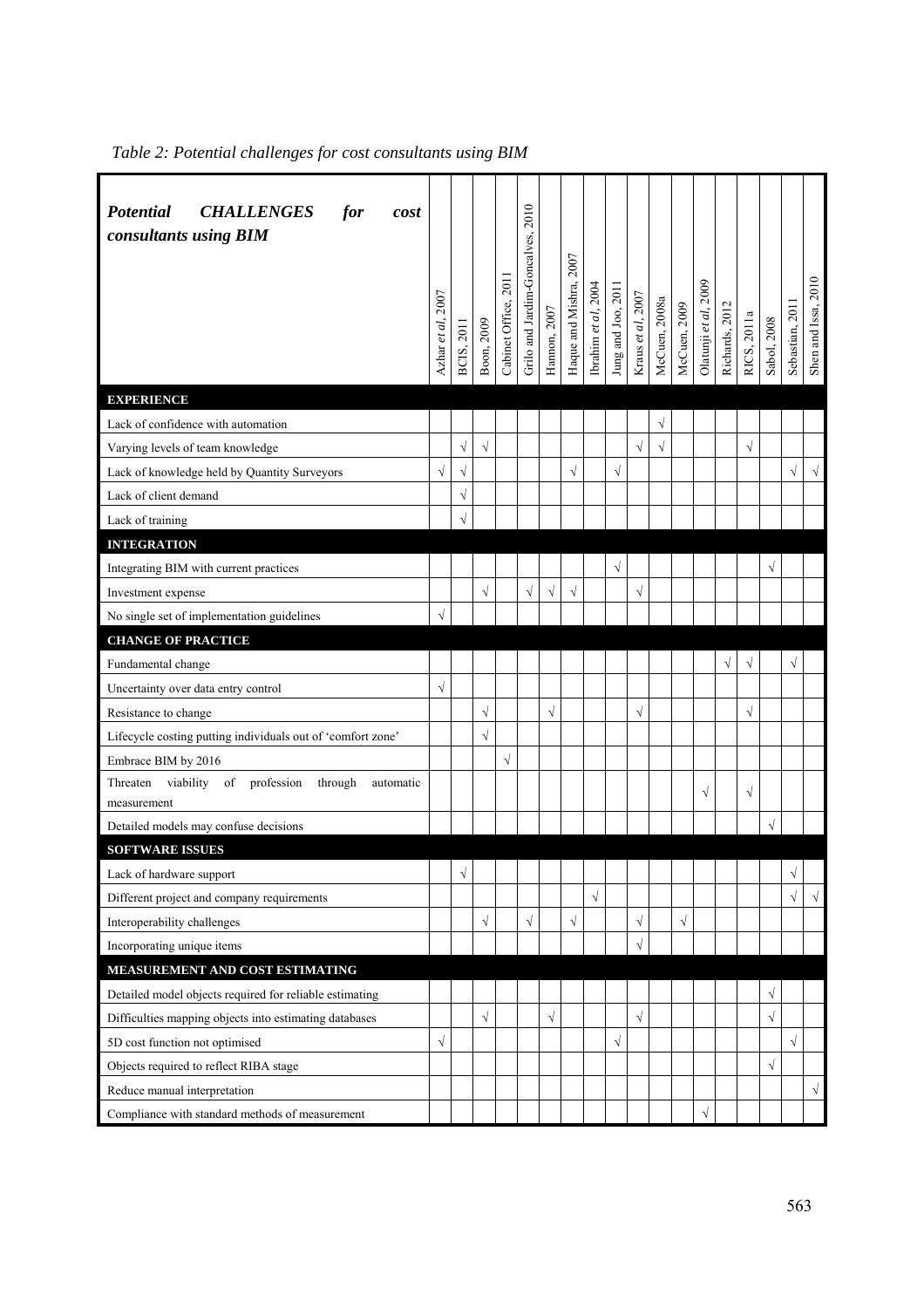#### **5.3 Change in Current Practice**

The research has shown that many authors, including Tulke et al (2007), have reported that automated measurement should work to increase the speed of updating estimates. In addition, through the potential to overlay designs in software that detects clashes, this should lead to fewer design issues, and in turn the need for fewer cost plan revisions. However, it is important to note that there are certain reservations cost consultants appear to have in connection with the change to an automated process, reflected in an overall slow uptake of BIM amongst quantity surveyors to date (Construction Index, 2012). These include for the development of automatic quantification to comply with the standard method of measurement rules (Olatunji et al., 2009), a lack of confidence in automatically producing something that was previously controlled manually (McCuen, 2008) and through this, the loss of manual interpretation during measurement (Shen and Issa, 2010).

Boon (2009) explains that BIM will allow for the provision of additional information for costing purposes, such as through early supply chain involvement, early programme information and a better understanding of the scheme through improved visualisation. Nonetheless, as Sabol (2008) found in her research, a high level of model detail through such information too early on in a project can potentially confuse design decisions. Whilst this may be true, it appears that standards are now in place to manage the amount of detail included within models, through the Model Progression Specification (MPS). This is a procedure of bringing information together, whilst ensuring that team members are aware of the level of detail they are required to produce information to (VICO, 2012b).

#### **5.4 Additional Service Offerings**

Sabol (2008) and Hannon (2007) point out in their research that it will be possible to provide alternative professional services in practice. A key UK government driver for promoting BIM is the opportunity to "derive significant improvements in cost, value and carbon performance through the use of open sharable asset information" (BIM Industry Working Group, 2011, p.15), which lifecycle costing can assist with. Whilst it has been found that additional services such as lifecycle costing exercises are likely to put certain individuals out of their comfort zones (Boon, 2009), it is essential that cost consultants innovate to provide this, as the research has shown that clients are demanding it, whilst other construction professionals perceive it as being a value adding service.

#### **5.5 Additional Challenges**

Widespread BIM implementation is likely to present challenges for some people in adapting to changes in traditional practices (Kraus et al., 2007). Several sources show a strong training requirement associated with BIM implementation, which for many firms will represent a challenge, due to the investment costs and time involved (Grilo and Jardim-Goncalves, 2010). As many firms have reported a current lack of client demand, and due to the high investment costs, cost consultancy companies have generally been slow to spend money and time on BIM (BCIS, 2011). Whilst this is understandable, it appears that cost consultants should be aware of BIM's increasing popularity, and consider its influence on their practices in the future, as to ensure that they do not appear behind other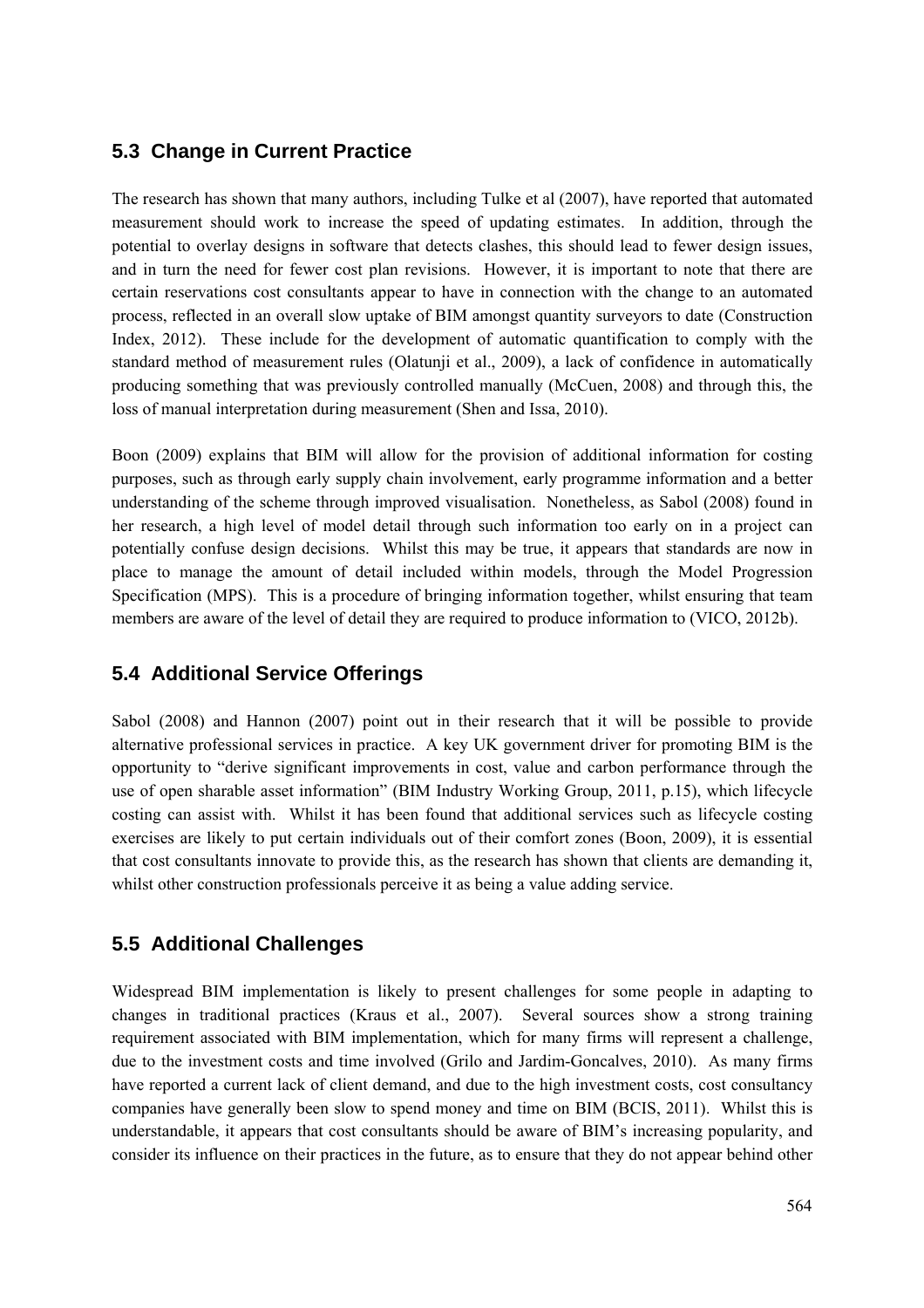professions during BIM's anticipated widespread industry take up (Cabinet Office, 2011; RICS, 2011a).

Hamil (2012a) explains that from his experience, clients appear to be willing to pay higher professional fees for their projects to incorporate BIM, due to the anticipated future benefits to them as long-term facility users, through lifecycle management improvements. However, as Wise (2012) discusses, fees could go down in the long term as companies become more familiar with BIM, and efficiencies within the industry improve (Boon, 2009; McCuen, 2009). Therefore, whilst clients may be willing to pay higher consultancy fees to use BIM on their projects at the present time, as the 'early-investing' firms become more experienced with BIM and are potentially able to decrease future fee proposals, higher costs charged by consultancies making later investment are unlikely to be tolerated. Therefore, companies who adapt later are more likely to have to cover a higher proportion of their BIM investment themselves, or suffer fewer new client commissions.

## **6. Conclusion and Further Research**

The research carried out has generally shown that widespread BIM implementation is anticipated to bring about a new way of working and thinking within the construction industry, in comparison to traditional practices. As supported by the RICS (2011a), it has been found that the usage of BIM is increasing within the UK and seemingly has the capacity of impacting every aspect of the surveying profession, therefore making it essential for cost consultants to adapt and embrace BIM, as to not risk losing ground to others. It is not only BIM's capability of performing automatic and accurate quantification that cost consultants need to be aware of, but also the opportunities that it can offer them, through a solid understanding of BIM's potential advantages and challenges.

Several authors have commented that whilst cost consultants are generally aware of BIM, there is an overall lack of knowledge and understanding of what it is. There was also a requirement shown for training in order to have the capacity of working with BIM in its entirety, and gain the full advantages from it. It will be essential for firms to act promptly, in order to meet the government's 2016 target, as well as to keep future fee proposals competitive and not loose out to 'early investing' companies.

Analysis has shown that BIM has several key advantages to offer cost consultants during the cost estimating stage. As commented by various authors (Azhar et al., 2007; McCuen, 2008a), these are expected to include the time benefits associated with automatic processes and the possibility of accessing additional information, which will be useful in improving the reliability of documentation. The research has displayed potential reservations for using BIM to expand service offerings, such as lifecycle cost estimates and carbon assessments. It appears however, that these are services desired amongst clients and project teams, and therefore the most successful cost consultancy companies in the future are likely to be those who maximise their investment in BIM through offering such skills. However, it is essential that BIM is introduced to organisations as part of a structured implementation plan, with the required levels of sensitivity and potential allocation of 'champions' to help with the process.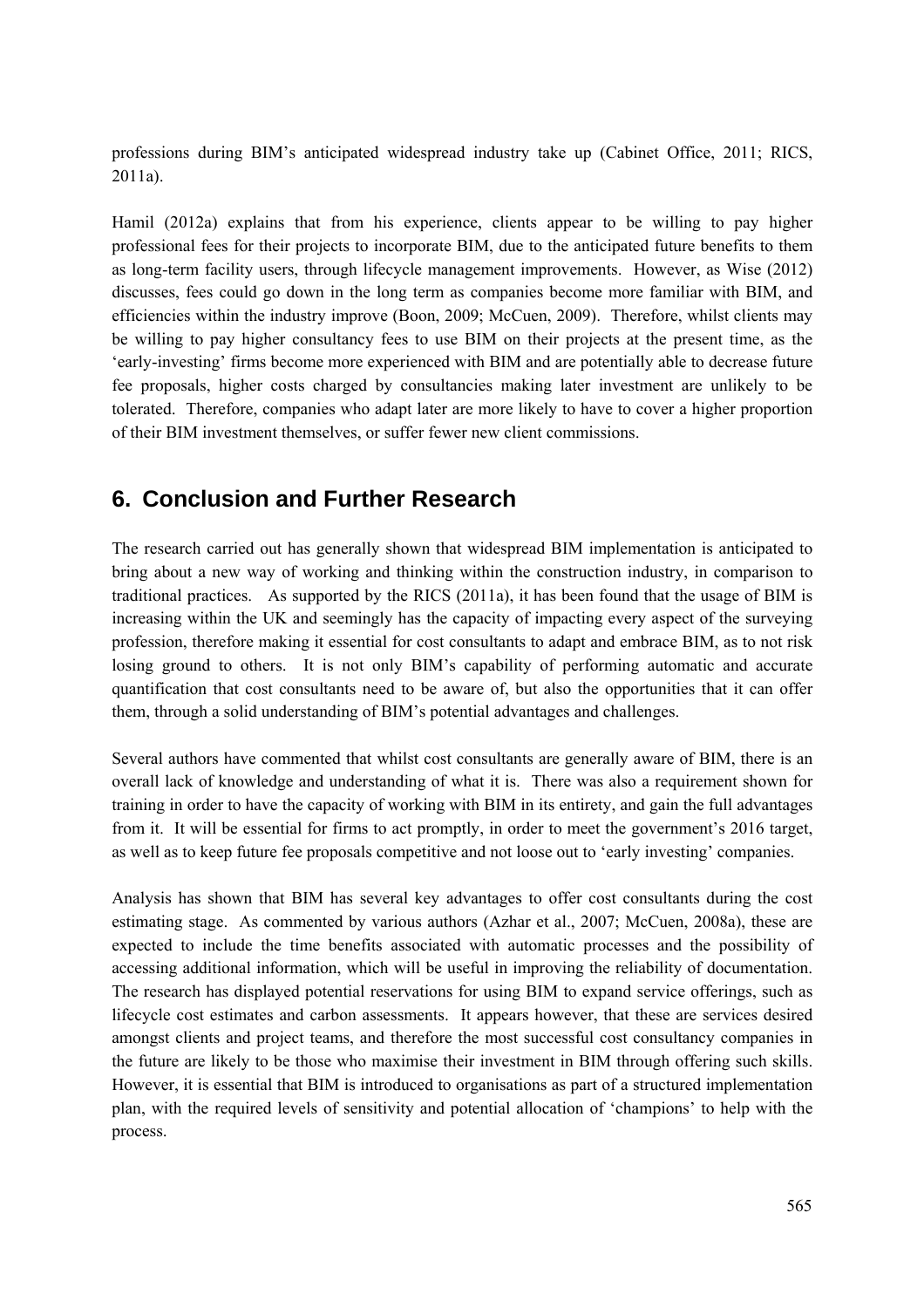Following on from this paper, further research has been undertaken to collect and analyse standpoints of cost consultants and other construction professionals towards the usability and impact of BIM on estimation practices. In addition, it will be critical to explore the change in the cost consultant role during the post contract project stage, as well as the contractual changes that will be brought about.

## **7. References**

Asite (2012a) *Collaborative Building Information Modeling with Asite cBIM*. London: ASITE.

Autodesk (2011) *Green Building – Collaborative across design, construction and management teams* [Online]. Available at: http://usa.autodesk.com/adsk/servlet/pc/item?id=14953381&siteID=123112 [Accessed: November 5th 2011].

Azhar, S., Brown, J. and Farooqui, R. (2009) BIM-based Sustainability Analysis: An Evaluation of Building Performance Analysis Software*. Associated Schools of Construction*, pp. 1 – 9. University of Florida, Florida April 2009.

Azhar, S., Hein, M. and Sketo, B. (2007) Building Information Modeling (BIM): Benefits, Risks and Challenges. *Leadership and Management in Engineering,* Vol. 11 No. 3, pp. 1 – 11.

BCIS (2011) *RICS 2011 Building Information Modelling Survey Report*. London: Building Cost Information Service.

BIM Academy (2012) *Interoperable Carbon Information Model* [Online]. Available at: http://collab.northumbria.ac.uk/bimacademy/?page\_id=205 [Accessed on 30th March 2012].

BIM Industry Working Group (2011) *A report for the Government Construction Client Group – Building Information Modelling (BIM) Working Party Strategy Paper March 2011*. London: Stationary Office.

BIM Products (2012) *The Classic Calcus Method (No BIM) & The BIM Calcus Method* [Online]. Available at: http://www.bimproducts.net/bim\_calcus\_1.htm [Accessed on 30th March 2012].

BIS (2011) Department for Business Innovation & Skills. *Report to the Government Construction Clients Board on Building Information Modelling and Management* [Online] Available at: http://www.bis.gov.uk/policies/business-sectors/construction/research-and-innovation/working-groupon-bimm [Accessed: March 20th 2011].

Boon, J. (2009) Preparing for the BIM Revolution. *13th Pacific Association of Quantity Surveyors Congress (PAQS 2009),* Vol. 1. Pp. 33 – 40.

Constructing Excellence (2011) 20 June 2011 *Constructing Excellence response to the Government BIM Strategy* [Online]. Available at:

http://www.constructingexcellence.org.uk/news/article.jsp?id=11787 [Accessed on 31st Mar 2012].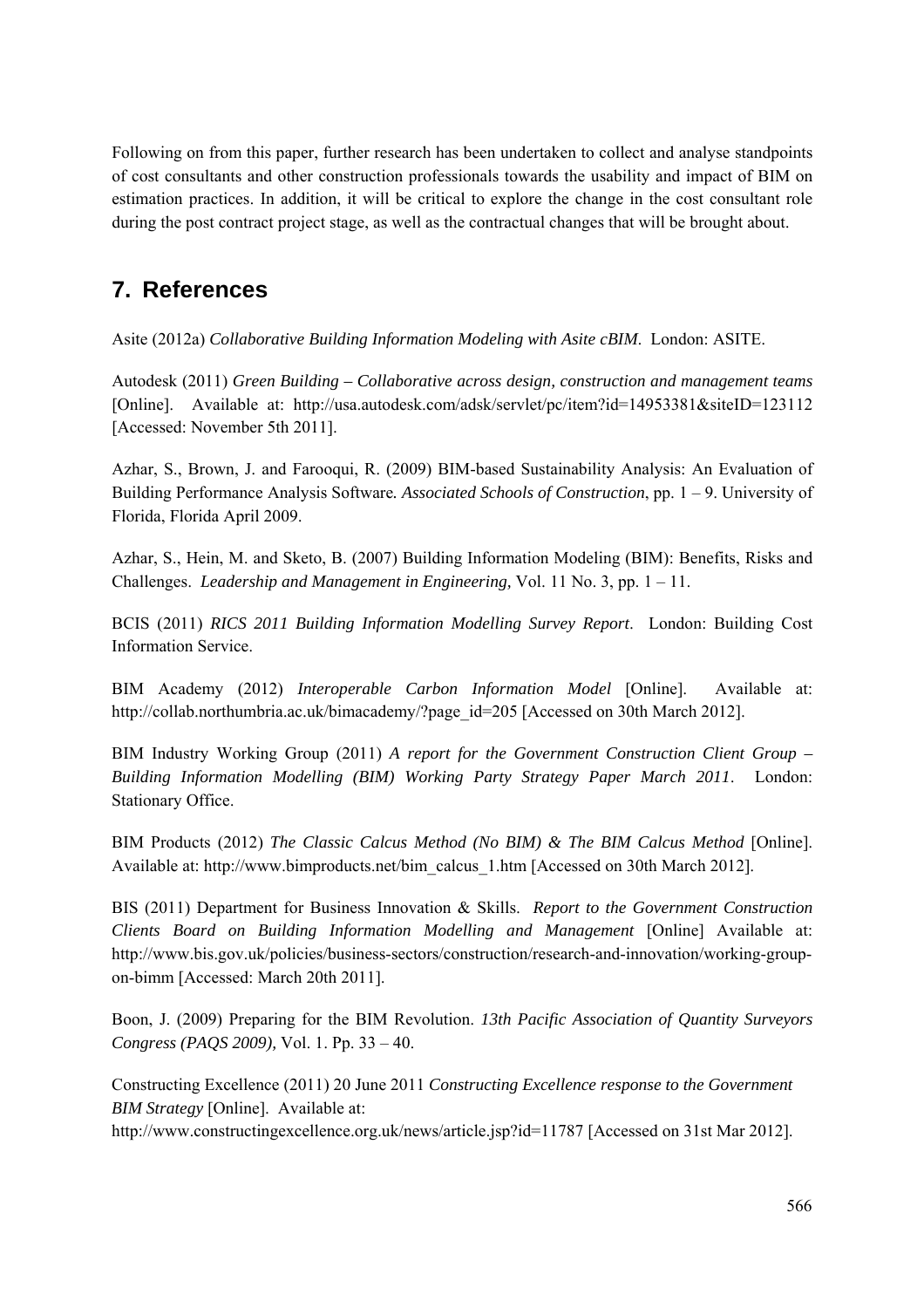Construction Index (2012) *BIM? Never heard of it* … [Online]. Available at: http://www.theconstructionindex.co.uk/news/view/bim-never-heard-of-it [Accessed on 8th April 2012].

Construction Manager (2011) *Why the government's BIM strategy doesn't go far enough* [Online]. Available at: http://construction-manager.co.uk/news/why-governments-bim-strategy-doesnt-go-farenough/ [Accessed on: 14th April 2012].

Deutsch, R. (2011) *BIM and Integrated Design: Strategies for Architectural Practice*. New Jersey: John Wiley & Sons Publications.

Eastman, C., Teicholz, P., Sachs, R. & Liston, K. (2011) *BIM Handbook: A Guide to Building Information Modeling for Owners, Managers, Designers, Engineers and Contractors*. New Jersey: John Wiley & Sons Inc. Publishers.

Eisenmann, S. and Park, B. (2012) Building Information Modeling's Impact on Team Performance *Associated Schools of Construction*, pp. 1 – 9. Conference Aston, Birmingham. April 2012.

GIM International (2009) *BIM: Building Information Model – 12.01.2009* [Online] Available at: http://www.gim-international.com/issues/articles/id1230-BIM\_Building\_Information\_Model.html [Accessed: October 31st 2011].

Great Britain. Cabinet Office (2011). *The Construction Strategy May 2011*. London: The Stationary Office.

Grilo, A. and Jardim-Goncalves, R. (2010) Value proposition on interoperability of BIM and collaborative working environments. *Automation in Construction Volume* 19, pp. 522 – 530.

Goldberg, E. (2007) *Automated Estimating and Scheduling Using BIM (AEC in Focus Column)*. American Institute of Architects, pp.  $1 - 3$ .

Hamil, S. (2012a) The Government's BIM roadmap: timeline, targets and requirements. *Ecobuild Conference Show*. Excel Arena, London. 21st March 2012.

Hamil, S. (2012b) Understanding how BIM can be linked to other resources and planning tools and how data can be exchanged. *Ecobuild Conference Show*. Excel Arena, London. 21st March 2012.

Hannon, J. J. (2007) Estimators' Functional Role Change with BIM. *Association for the Advancement of Cost Engineering*, pp. 1 – 8. International 51st Annual Meeting, Nashville.

Haque, M. E. and Mishra, R. (2007) *5D Virtual Constructions: Designer / Constructor's Perspective*, pp. 1 – 4. 10th International Conference on Computer and Information Technology. United International University Dhaka, Bangladesh.

Howell, I. & Batcheler, B. (2003) *Building Information Modelling Two Years Later – Huge Potential, Some Success and Several Limitations*, pp. 1 – 9.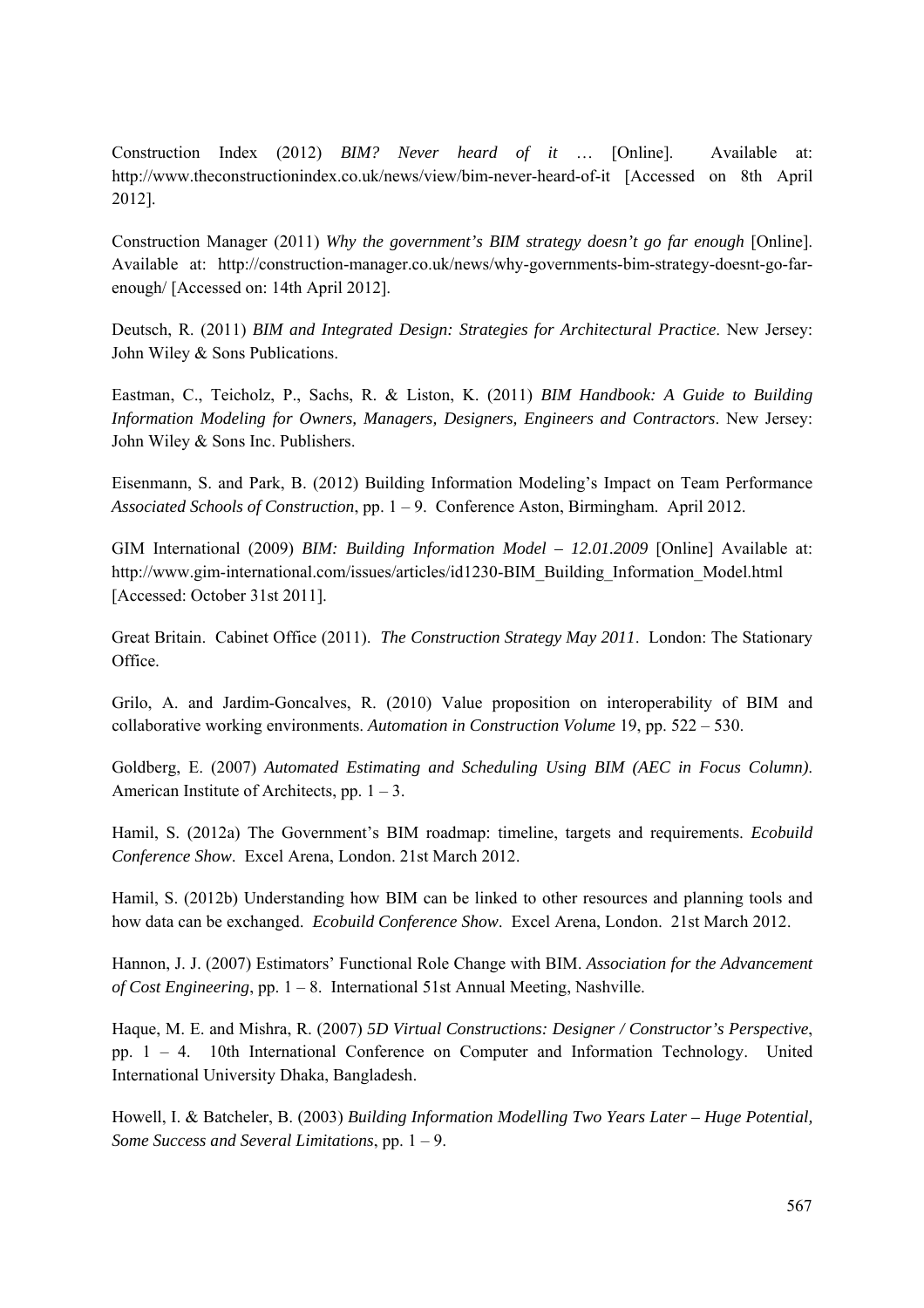Ibrahim, M., Krawczyk, R. and Schipporeit, G. (2004) *Two Approaches to BIM: A Comparative Study*, pp. 1 – 7.

Iqbal, N. (2012) The Architect's View. *Ecobuild Conference Show*. Excel Arena, London. 21st March 2012.

Jung, Y. and Joo, M. (2011) Building information modelling (BIM) framework for practical implementation. *Automation in Construction* Volume 20, pp. 126 – 133.

Kraus, W. E., Watt, S. and Larson, P. D. (2007) Challenges in Estimating Costs Using Building Information Modeling *AACE International Transactions* IT.01., pp.1 – 3.

Ku, K. & Taiebat, M. (2011) BIM Experiences and Expectations: The Constructors' Perspective *International Journal of Construction Education and Research* Vol. 7, pp.175 – 197.

McCuen, T. L. (2008a) Scheduling, Estimating, and BIM: a Profitable Combination *AACE International Transactions* BIM.01, pp. 1 – 6. Auburn. April 2008.

McCuen, T. L. (2008b) Building Information Modelling and the Interactive Capability Maturity Model. *Associated Schools of Construction*, pp. 1 – 10. Auburn. April 2008.

McCuen, T. L. (2009) The Quantification Process and Standards for BIM *AACE International Transactions BIM.01*, pp. 1 – 10. University of Florida, Florida. April 2009.

Meadati, P. (2009) BIM Extension into Later Stages of Project Life Cycle. *Associated Schools of Construction*, pp. 1 – 8. University of Florida, Florida. April 2009.

Meadati, P. (2010) BIM – A Knowledge Repository. *Associated Schools of Construction*, pp. 1 – 8. Wentworth Institute of Technology, Boston. April 2010.

Moazami, K. (2011) *Managing BIM – The quest to accumulate and integrate building data* [shown online during: Building Magazine Webinar – BIM Compatability and Collaboration] [viewed on 01.02.2012].

National BIM Standard (2011) *About NBS-US* [Online] Available at: http://www.buildingsmartalliance.org/index.php/nbims/about/ [Accessed: 9th November 2011].

NBS (2012a) *Embodied carbon in building design: anyone for a more rounded and informed approach?* Newcastle upon Tyne: NBS.

NBS (2012b*) National BIM Report 2012*. London: The National BIM Library.

Olatunji, O. A. (2011) Modelling the costs of corporate implementation of building information modeling *Journal of Financial Management of Property and Construction*, Vol. 16, No. 3, pp. 211 – 231.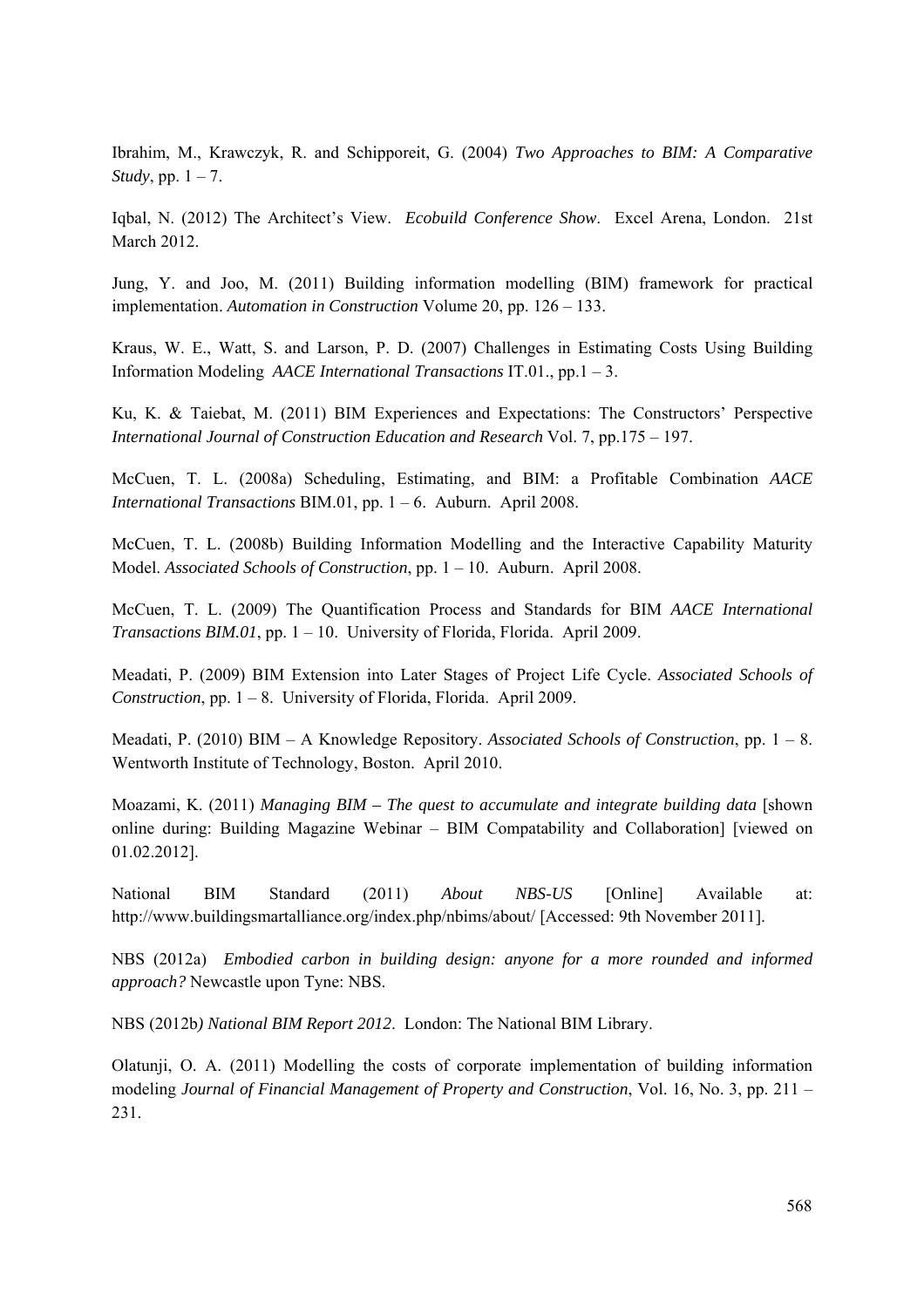Olatunji, O. A., Sher, W. and Gu, N. (2009) Building Information Modelling and Quantity Surveying Practice Emirates. *Engineering Journal for Engineering Research*, Vol. 15 No. 1 2010, pp. 67 – 70.

Patchell, B. (2012) Delivering low carbon construction and reducing the environmental impact of buildings in use – a whole life approach with BIM. *Ecobuild Conference Show*. Excel Arena, London. 21st March 2012.

Popov, V., Mikalauskas, S. Migilinskas, D. and Vainiunas, P. (2006) Complex Usage of 4D Information Modelling Concept for Building Design, Estimation, Scheduling and Determination of Effective Variant. *Technological and Economic Development of Economy* Vol XII, No. 2, pp. 91– 98.

RICS (2011a) *What is BIM?* [Online] Available at: http://www.rics.org/site/download\_feed.aspx?fileID=8344&fileExtension=PDF [Accessed: March] 15th 2011].

RICS (2011b) *Surveyor's Skills & Roles* [Online] Available at: http://www.rics.org/site/scripts/documents\_info.aspx?documentID=565 [Accessed: Nov 15th 2011].

Rider Levett Bucknall (2012) *Building Information Modelling* [Online]. Available at: http://rlb.com/rlb.com/pdf/capability/RLB\_Australia\_New\_Zealand\_Building\_Information\_Modellin g.pdf [Accessed on: 25th March 2012].

Robson, C. (2011) *Real World Research* (3rd Edition). West Sussex: John Wiley & Sons Ltd.

Rundell, R. (2006) *1-2-3 Revit: BIM and Cost Estimating, Part 1* – 07.08.2006 [Online] Available at: http://www.cadalyst.com/cad/building-design/1-2-3-revit-bim-and-cost-estimating-part-1-3350 [Accessed: April 1st 2012].

Sabol, L. (2008) Challenges in Cost Estimating with Building Information Modelling. *Design and Construction Strategies The Power of Process in the Built Environment*, pp. 1 – 16.

Sabongi, F. J. (2009) The Integration of BIM in the Undergraduate Curriculum: an analysis of UG courses. *Associated Schools of Construction*, pp. 1 – 6. University of Florida, April 2009.

Sebastian, R. (2011) Changing roles of the clients, architects and contractors through BIM *Engineering, Construction and Architectural Management* Volume 18, No. 2, pp. 176 – 187.

Shen, W., Shen, Q. and Xiaoling, Z. (2012) A user pre-occupancy evaluation method for facilitating the designer-client communication. *Facilities*, Vol. 30, No. 7, pp.  $1 - 4$ .

Shen, Z. and Issa, R. R. A. (2010) Quantitative Evaluation of the BIM-Assisted Construction Detailed Cost Estimates. *Papers in Construction Management Paper 4 ITcon*, Volume 15, pp. 233 – 257.

Shennan, R. (2012) BIM in a global business. *Associated Schools of Construction Annual International Conference 2012*. Conference Aston, Birmingham. 13th April 2012.